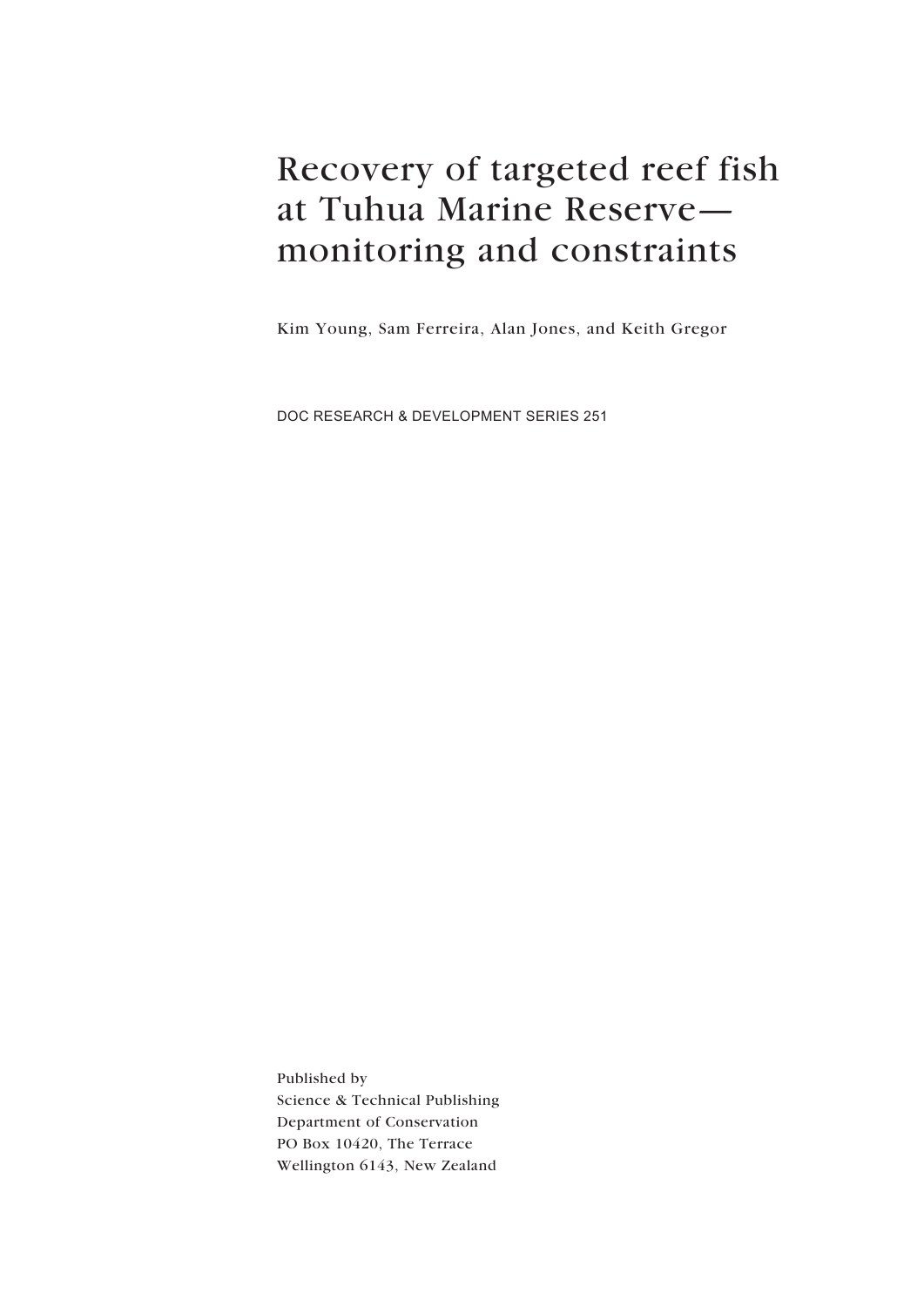*DOC Research & Development Series* is a published record of scientific research carried out, or advice given, by Department of Conservation staff or external contractors funded by DOC. It comprises reports and short communications that are peer-reviewed.

Individual contributions to the series are first released on the departmental website in pdf form. Hardcopy is printed, bound, and distributed at regular intervals. Titles are also listed in our catalogue on the website, refer www.doc.govt.nz under *Publications*, then *Science and Research*.

© Copyright August 2006, New Zealand Department of Conservation

ISSN 1176–8886 ISBN 0–478–14111–4

This is a client report commissioned by Bay of Plenty Conservancy and funded from the Science Advice Fund. It was prepared for publication by Science & Technical Publishing; editing and layout by Ian Mackenzie. Publication was approved by the Chief Scientist (Research, Development & Improvement Division), Department of Conservation, Wellington, New Zealand.

In the interest of forest conservation, we support paperless electronic publishing. When printing, recycled paper is used wherever possible.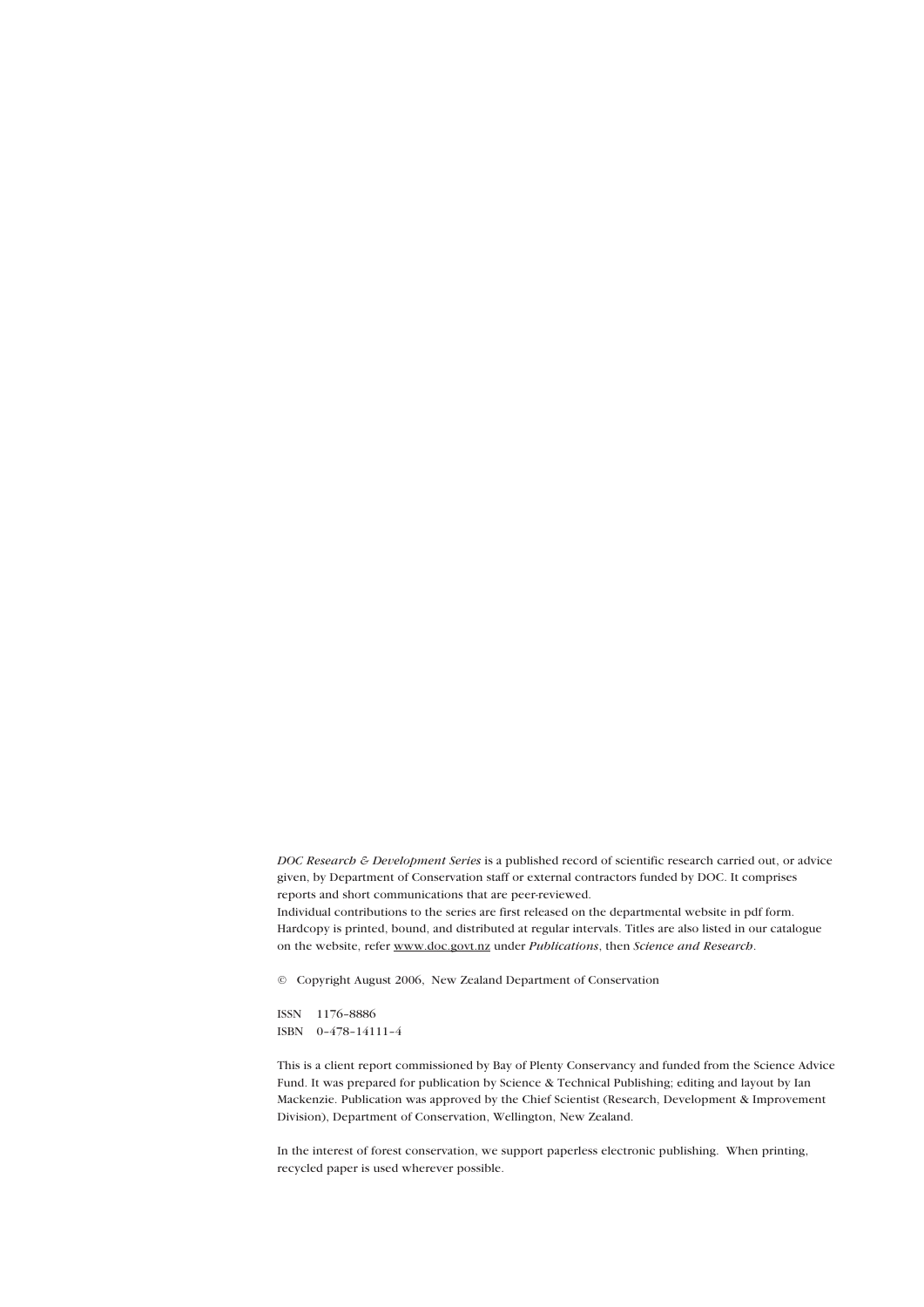## **CONTENTS**

|    | Abstract                             |                                                 | 5  |  |  |  |
|----|--------------------------------------|-------------------------------------------------|----|--|--|--|
| 1. | Introduction                         |                                                 | 6  |  |  |  |
|    |                                      |                                                 |    |  |  |  |
| 2. | Tuhua Marine Reserve                 |                                                 | 8  |  |  |  |
| 3. | Monitoring                           |                                                 |    |  |  |  |
|    | 3.1<br>Sampling design               |                                                 | 8  |  |  |  |
|    | Underwater visual census<br>3.2      |                                                 | 9  |  |  |  |
| 4. | Analyses                             | 11                                              |    |  |  |  |
|    | 4.1<br>Relative abundance            |                                                 | 11 |  |  |  |
|    | 4.2<br>Population growth             |                                                 | 11 |  |  |  |
|    | 4.3<br>Edge effects                  |                                                 | 11 |  |  |  |
| 5. | Results                              | 12                                              |    |  |  |  |
|    | 5.1<br>Relative abundance            |                                                 | 12 |  |  |  |
|    | 5.2                                  | Change in population sizes 1993-2002            | 13 |  |  |  |
|    | 5.3                                  | Effect of distance from the core of the NT zone | 16 |  |  |  |
| 6. | Discussion                           |                                                 |    |  |  |  |
|    | 6.1<br>Sampling design               |                                                 | 19 |  |  |  |
|    | 6.2<br><b>Biological constraints</b> |                                                 | 19 |  |  |  |
|    | 6.3<br>Compliance                    |                                                 | 20 |  |  |  |
| 7. | Summary and recommendations          |                                                 | 21 |  |  |  |
| 8. | Acknowledgements                     |                                                 | 21 |  |  |  |
| 9. | References                           |                                                 | 22 |  |  |  |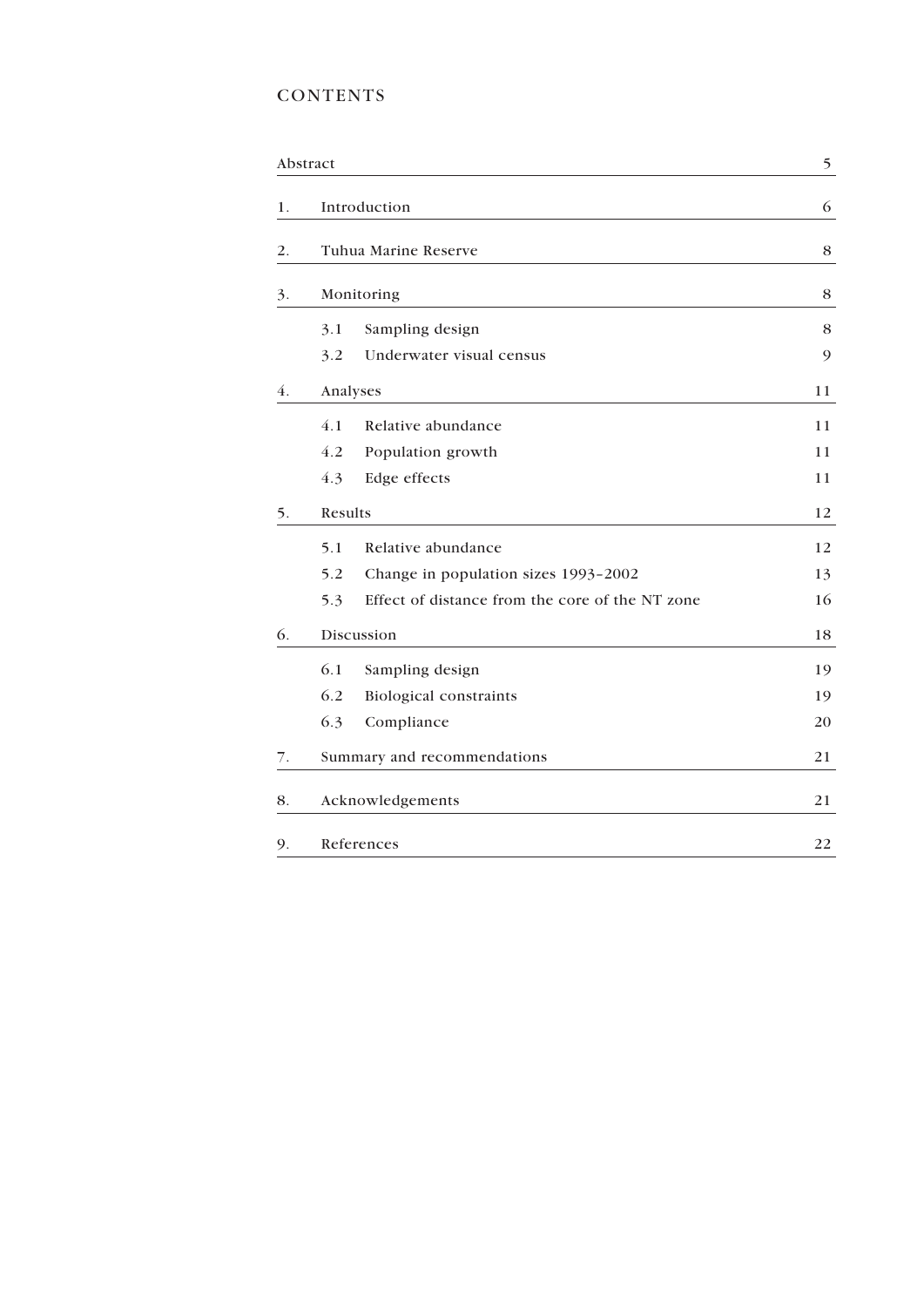## Recovery of targeted reef fish at Tuhua Marine Reserve monitoring and constraints

Kim Young<sup>1</sup>, Sam Ferreira<sup>2</sup>, Alan Jones<sup>3</sup>, and Keith Gregor<sup>4</sup>

- <sup>1</sup> Bay of Plenty Conservancy, Department of Conservation, PO Box 1146, Rotorua 3040, New Zealand (corresponding author)
- <sup>2</sup> Department of Statistics, University of Auckland, Auckland, New Zealand
- <sup>3</sup> Tauranga Area Office, Department of Conservation, PO Box 9003, Greerton, Tauranga 3142, New Zealand
- <sup>4</sup> Marine Studies Department, Bay of Plenty Polytechnic, Tauranga, New Zealand

### ABSTRACT

In north-eastern New Zealand, reef fish species often respond differently to full protection in no-take marine reserves than to partial protection in fished reserves. Managers need good monitoring programs to help them understand the contribution of such reserves to the protection of marine resources. Tuhua Marine Reserve, at Mayor Island (Tuhua), Bay of Plenty, New Zealand, has a notake zone and a zone that allows recreational fishing. Monitoring data, collected over a twelve-year period by underwater visual census, was used to compare changes in reef fish numbers between these two zones. No evidence of a recovery in reef fish populations in either zone was found. The retrospective grouping of data by management zones and the use of a revised sampling design suggests that the fully protected no-take zone contained more targeted reef fishes than the corresponding recreationally fished zone. This probably reflects habitat differences between the zones, since recovery (in terms of reef fish population sizes) did not occur. If a lack of a recovery is real, it is most likely caused by fishing pressure (legal and illegal) at the edges and within both zones. It is also possible that the original sampling design failed to measure changes. Our revised design of the monitoring program may yet confirm the recovery of reef fish in the Reserve.

Keywords: marine reserves, monitoring, reef fish, full protection, partial protection, edge effects, compliance, Tuhua Marine Reserve, Mayor Island (Tuhua), Bay of Plenty, New Zealand

<sup>©</sup> Copyright August 2006, Department of Conservation. This paper may be cited as:

Young, K.; Ferreira, S.; Jones, A.; Gregor, K. 2006: Recovery of targeted reef fish at Tuhua Marine Reserve—monitoring and constraints. *DOC Research & Development Series 251*. Department of Conservation, Wellington*.* 23 p.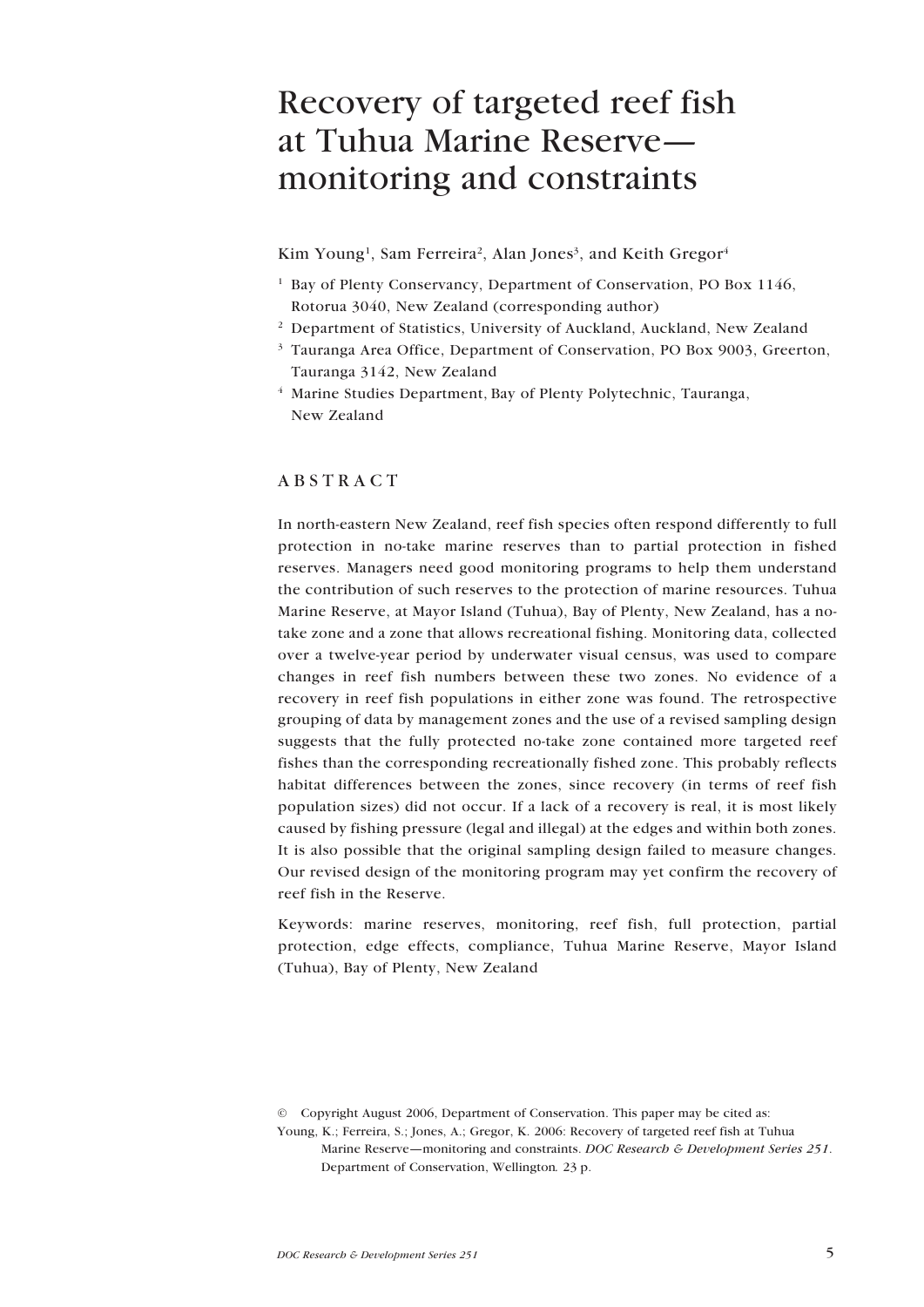## 1. Introduction

The establishment of no-take marine reserves in New Zealand is controversial. Competing demands on marine resources result in public responses to these proposals that range from support to hostility (e.g. Taylor & Buckenham 2003). As a result, such proposals now consider a range of management options to protect the marine environment (see Taylor & Buckenham 2003 and Bentley et al. 2004a), and monitoring programmes which measure the success of reserves against their goals are under scrutiny (see Halpern et al. 2004). How well do the different options achieve the common conservation goals for marine protection in New Zealand? Can a more society-friendly method for the protection of the marine resources result in the same outcomes than those of the no-take marine reserves? How can these outcomes be confidently measured and reported? Every conservation manager has asked these questions at some stage. We focused on the first and third question.

The marine area within one nautical mile of Mayor Island (Tuhua), Bay of Plenty, New Zealand, and the fish that live there are protected by two fish management options: a no-take zone (NT zone) and a zone that allows some recreational fishing (RF zone) (Jones & Garrick 1991) (Fig. 1).

Our first question of interest is: How well do different options protect the marine environment? Both the NT and RF zones of Tuhua Marine Reserve are examples of common tools used in the protection of marine ecosystems (see McCrone 2001), however, targeted reef fish species have responded variably to the diverse levels of marine protection established elsewhere in New Zealand. For instance, targeted reef fish populations in areas that offer full protection (like the Tuhua NT zone), increased in numbers of individuals (McCormick & Choat 1987, Denny et al. 2003, Willis et al. 2003). Species that live on the reefs of partially restricted areas responded very little to such protection (Denny et al. 2003; Denny & Babcock 2004). We therefore expected that the populations of targeted reef fish species at Tuhua Marine Reserve, would exhibit signs of recovery from fishing in the NT zone, whereas those in the RF zone might not.

Indirect ecosystem recovery after a disturbance may be influenced by:

- The species pool available for colonization (Belyea & Lancaster 1999)
- The available resources at a particular time may not match the colonizing species' traits (McCook 1994)
- The existing species may inhibit colonization by new species (Lockwood & Pimm 1999)

Such mechanisms could affect the timing and sequence of recovery because an increase in the abundance of some species may trigger the decline in the abundance of others and vice versa (Rees et al. 2001). Algal species responded to changes in urchin abundance at the Leigh Marine Reserve (Babcock et al. 1999; Shears & Babcock 2002), while reef fish species reacted to changes in levels of predation (Cole 2003b). Even so, we should expect that most targeted fish species should increase in numbers and do so faster in the NT zone than in the RF zone.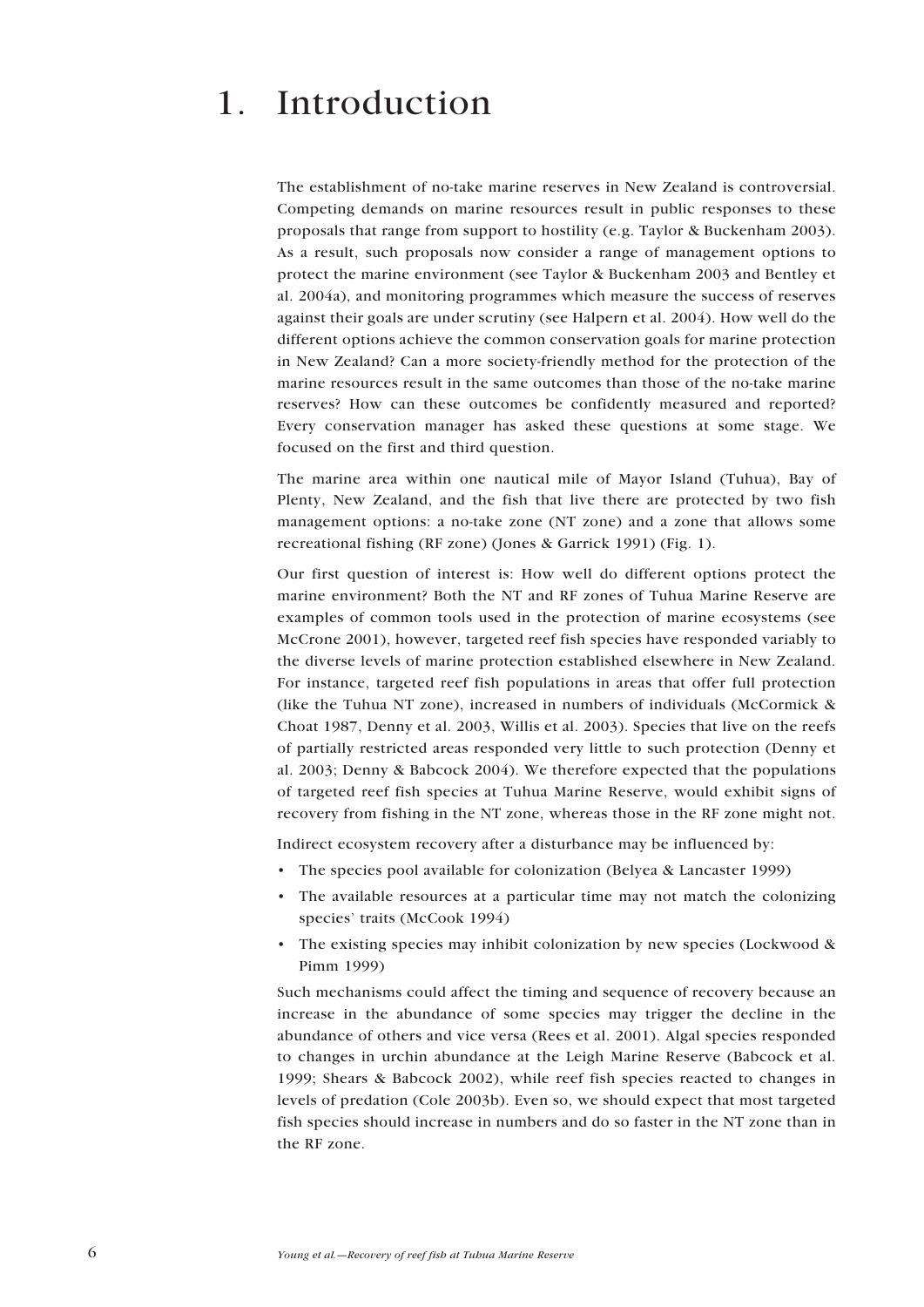



Our second question of interest is: How do we measure the changes in fish communities effectively? Two common issues plague the monitoring of marine reserves. Firstly, most marine reserves are small. Cole (1994) and Willis et al. (2000) showed that snapper (*Pagrus auratus*) abundance declined as the distance from the centre of the Leigh Marine Reserve increased. In short, if a reserve is too small, then fishing at its edges depletes numbers within the reserve (Cole 2003a) with limited benefits accrued and measured. We therefore expected higher abundances of the popular targeted fish species near the centre of the NT zone.

The sampling designs of monitoring programmes will often change, for a variety of reasons (see Cole 2003a). The monitoring program at the Tuhua Marine Reserve is no exception. The habitat-specific, non-random, paired-sampling design used from 1993 to 2002 made it hard to make direct comparisons between the NT and the RF zones. Therefore, during 2004 and 2005 we changed the programme to a random sampling design which enabled easier comparisons between these zones.

Given these constraints, our study is necessarily complex. We ask a number of questions about fish numbers: Did abundance of targeted reef fish increase as a result of reduced fishing pressure? Is there a relationship between abundance of targeted reef fish species and distance from the core of the NT zone? Does the change in the sampling design yield different results between the two management zones? And if so, what are the ramifications for the future monitoring of the reserve?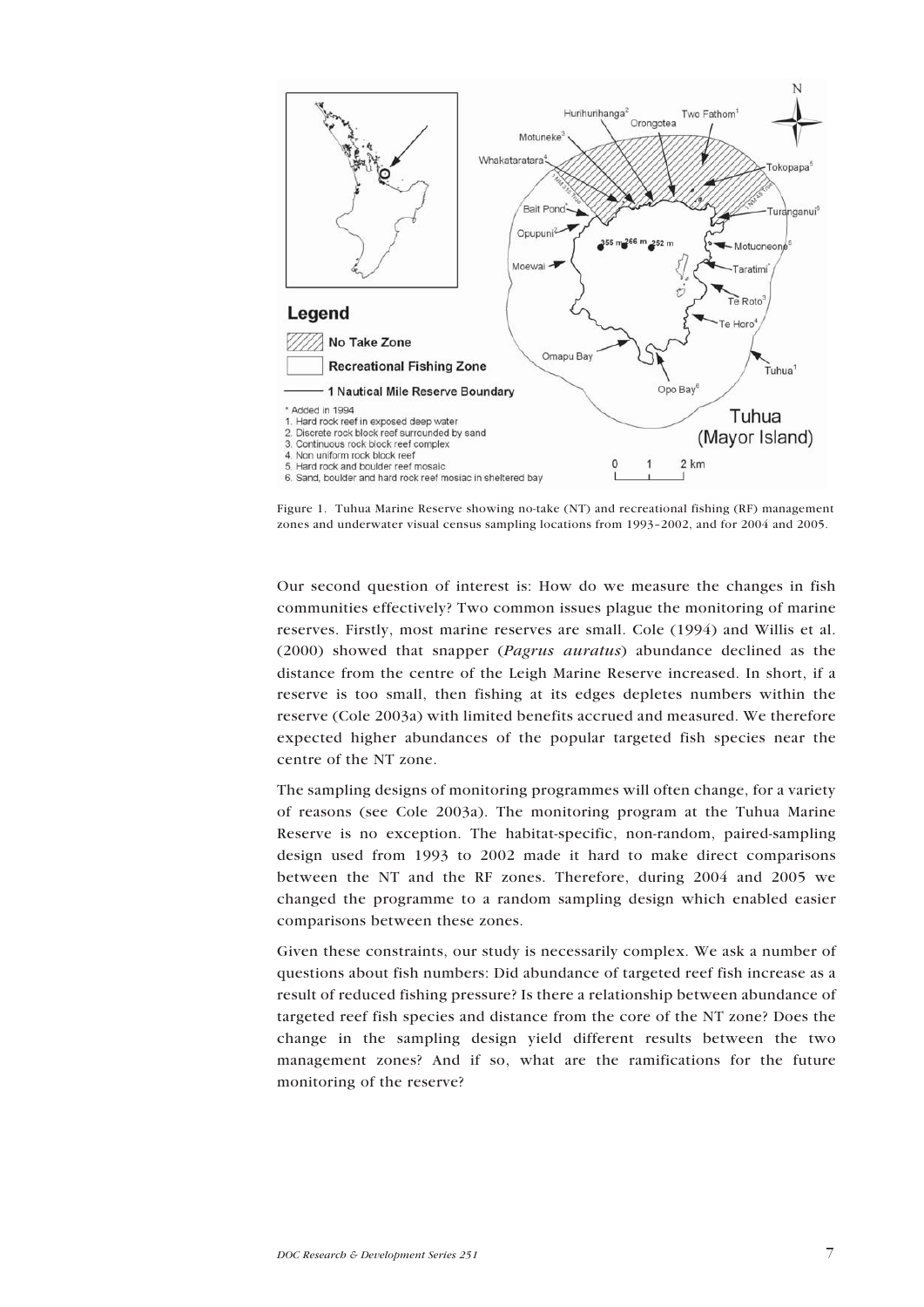## 2. Tuhua Marine Reserve

Tuhua Marine Reserve was established at Mayor Island (Tuhua) in the Bay of Plenty in 1993 to protect sub-tropical reef fish assemblages representative of the southern most tip of the East Auckland Current (Jones & Garrick 1991; Stanton et al. 1997). Before 1993, reef fish species in the area were intensively fished both recreationally and commercially. Fishers specifically targeted several species including snapper (*Pagrus auratus*), blue maomao (*Scorpis violaceus*), blue moki (*Latridopsis ciliaris*), jack mackerel (*Trachurus novaezelandiae*), koheru (*Decapterus koheru*), leatherjacket (*Parika scaber*), pink maomao (*Caprodon longimanus*), porae (*Nemadactylus douglasii*), and red moki (*Cheilodactylus spectabilis*). A dramatic decline was observed in reef fish numbers. Consequently, a no-take (NT) zone within one nautical mile of the shore (totalling 1057 ha) was proposed and gazetted (Jones & Garrick 1991). The reserve also includes a non-commercial fishing or recreational fishing zone (RF zone) along the remaining periphery of the island, within one nautical mile of the shoreline (Jones & Garrick 1991). Within this RF zone line fishing is permitted.

## 3. Monitoring

## 3.1 SAMPLING DESIGN

Since the establishment of the reserve our monitoring programme used two sampling designs (Table 1). The original design (1993–2003) comprised six sites within the NT zone and six corresponding sites in the RF zone. These sites represented broad habitat types in a non-random way. Reef structure and substrate type determined how we selected habitats to sample (Table 2, Fig. 1). We surveyed from three (1993–1995) to 50 (1996–2002) underwater visual transects at each of the sites. A transect was  $50 \text{ m} \times 10 \text{ m}$ , giving a total area of 500 m2. No monitoring was undertaken in 2001 because of other management priorities on Mayor Island (Tuhua). In 2003 we investigated observer bias and sampled 15 additional transects at five existing locations. Because only five locations were surveyed, we did not include the 2003 data in our overall analysis. Thus from 1993 to 2002 our dataset comprised nine years of monitoring data.

In 2004 the sampling design changed. Sampling specific habitats was abandoned within localities, and instead the study area was stratified by management zone. We surveyed 93 randomly selected transects throughout both zones (Fig. 1). This change allowed direct comparison of reef fish populations between management zones. Annual surveys took from two weeks to one month during either late March or early April.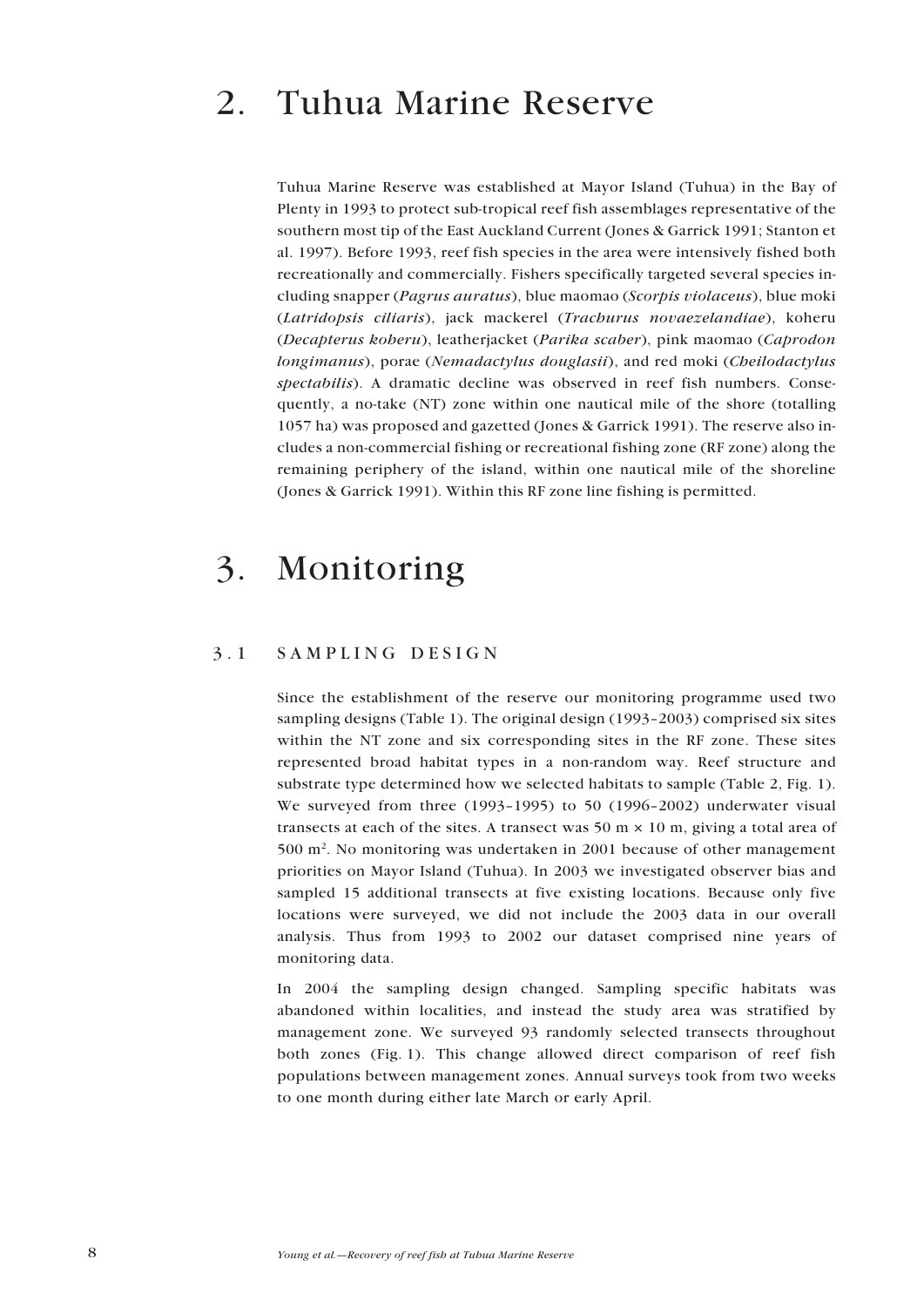TABLE 1. SUMMARY OF UNDERWATER VISUAL CENSUS MONITORING DATA COLLECTION AND USE FROM 1993 TO 2005.

| <b>YEAR</b> | NO. OF<br><b>TRANSECTS</b><br><b>IN NO-TAKE</b><br>ZONE                              | NO. OF<br>TRANSECTS IN<br><b>RECREATIONALLY</b><br><b>FISHED ZONE</b> | <b>SAMPLING</b><br><b>DESIGN</b>     | <b>INCLUDED IN</b><br><b>POPULATION</b><br><b>GROWTH RATE</b><br><b>ANALYSIS</b> | <b>INCLUDED IN</b><br><b>COMPARISON OF</b><br><b>RELATIVE ABUNDANCE</b><br><b>BETWEEN ZONES</b> |  |  |  |  |
|-------------|--------------------------------------------------------------------------------------|-----------------------------------------------------------------------|--------------------------------------|----------------------------------------------------------------------------------|-------------------------------------------------------------------------------------------------|--|--|--|--|
| 1993        | 66                                                                                   | 74                                                                    | Non-random paired                    | Yes                                                                              | <b>Yes</b>                                                                                      |  |  |  |  |
| 1994        | 123                                                                                  | 110                                                                   | Non-random paired                    | Yes                                                                              | Yes                                                                                             |  |  |  |  |
| 1995        | 98                                                                                   | 157                                                                   | Non-random paired                    | Yes                                                                              | Yes                                                                                             |  |  |  |  |
| 1996        | 229                                                                                  | 315                                                                   | Non-random paired                    | Yes                                                                              | Yes                                                                                             |  |  |  |  |
| 1997        | 227                                                                                  | 312                                                                   | Non-random paired                    | Yes                                                                              | Yes                                                                                             |  |  |  |  |
| 1998        | 235                                                                                  | 322                                                                   | Non-random paired                    | Yes                                                                              | <b>Yes</b>                                                                                      |  |  |  |  |
| 1999        | 238                                                                                  | 292                                                                   | Non-random paired                    | Yes                                                                              | Yes                                                                                             |  |  |  |  |
| 2000        | 236                                                                                  | 319                                                                   | Non-random paired                    | Yes                                                                              | Yes                                                                                             |  |  |  |  |
| 2001        | No monitoring undertaken because of other Mayor Island (Tuhua) management priorities |                                                                       |                                      |                                                                                  |                                                                                                 |  |  |  |  |
| 2002        | 192                                                                                  | 284                                                                   | Non-random paired                    | Yes                                                                              | <b>Yes</b>                                                                                      |  |  |  |  |
| 2003        | 45                                                                                   | 30                                                                    | Selected sites for diver bias trials | No                                                                               | No                                                                                              |  |  |  |  |
| 2004        | 41                                                                                   | 52                                                                    | Randomly selected                    | No                                                                               | Yes                                                                                             |  |  |  |  |
| 2005        | 40                                                                                   | 53                                                                    | Randomly selected                    | No                                                                               | Yes                                                                                             |  |  |  |  |

TABLE 2. PAIRED SITES SELECTED\* FOR NO-TAKE (NT) AND RECREATIONAL FISHING (RF) ZONES WITHIN THE TUHUA MARINE RESERVE.

| NO-TAKE<br><b>ZONE</b><br>(NT) | RECREATION-<br>AL FISHING<br>ZONE (RF) | <b>HABITAT</b><br>NO <sup>†</sup> | <b>BROAD HABITAT TYPE</b>                                            |
|--------------------------------|----------------------------------------|-----------------------------------|----------------------------------------------------------------------|
| Two Fathom                     | Tuhua                                  | 1                                 | Hard rock reef in deep water                                         |
| Hurihurihangi                  | Opupuni                                | 2                                 | Small, discrete rock block reef surrounded by sand                   |
| Motuneke                       | Te Roto                                | 3                                 | Continuous rock block reef complex                                   |
| Whakataratara                  | Te Horo                                | 4                                 | Non uniform rock block reef                                          |
| Tokopapa                       | Motuoneone                             | 5                                 | Hard rock and boulder reef mosaic                                    |
| Turanganui                     | Opo Bay                                | 6                                 | Sand, boulder and hard rock reef mosaic situated<br>in sheltered bay |

\* Site selection based on broad habitat types defined by reef structure and substrate type.

† As used in Table 6.

L

## 3.2 UNDERWATER VISUAL CENSUS

Underwater visual censusing (UVC) was used to record the relative abundance (number of fish per transect) and size class of reef fish species living in the reserve. This is an efficient non-destructive survey method with wellunderstood limitations and biases (Denny et al. 2003).

The method uses transects to survey fish. Each transect began from a support boat and radiated away from it. We used a randomly assigned compass bearing for each diver pair to follow. From 1993–2002, each transect was a replicate for a site. In 2004 and 2005, each transect was a replicate for a management zone. For the latter, divers recorded all fish seen and also noted substrate and habitat features.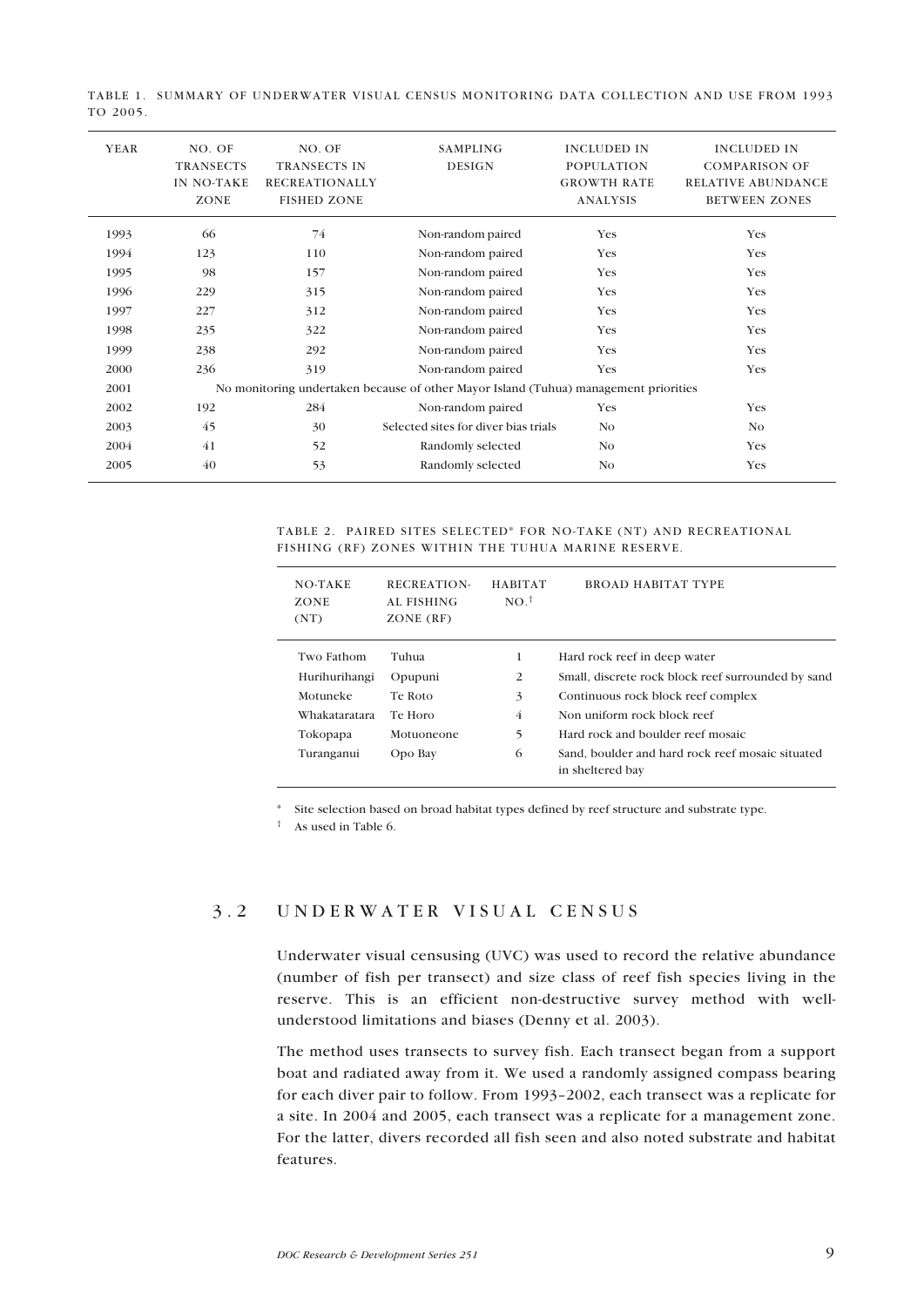#### TABLE 3. SOURCES OF VARIATION IN COUNTS OF SELECTED REEF FISH SPECIES AT 15 SITES SAMPLED IN TUHUA MARINE RESERVE DURING 2002 AND 2003.

Data used was from underwater visual transects and a restricted maximum likelihood analyses to identify the major source of variance in our datasets. The values represent the variance associated with location, students and replicates. In nearly all the cases replicates were the key source of variance.

| <b>SPECIES</b>         | 2002<br><b>VARIANCE COMPONENT</b> |                          |                   | 2003<br><b>VARIANCE COMPONENT</b> |                 |                   |  |
|------------------------|-----------------------------------|--------------------------|-------------------|-----------------------------------|-----------------|-------------------|--|
|                        | <b>LOCATION</b>                   | <b>STUDENTS</b>          | <b>REPLICATES</b> | <b>LOCATION</b>                   | <b>STUDENTS</b> | <b>REPLICATES</b> |  |
| <b>Banded wrasse</b>   | 0.54                              | 0.05                     | 0.02              | 0.00                              | 0.16            | 2.06              |  |
| <b>Black angelfish</b> | 0.00                              | 1.51                     | 64.26             | 0.04                              | 0.00            | 1.78              |  |
| Blue moki              | 66.85                             | 208.19                   | 1409.46           | 0.00                              | 0.01            | 0.21              |  |
| Butterfish             | 0.00                              | 0.00                     | 0.27              | 0.01                              | 0.01            | 0.42              |  |
| Butterfly perch        | 0.03                              | 0.12                     | 16.13             | 0.00                              | 0.00            | 0.01              |  |
| Goatfish               | 0.48                              | 0.10                     | 1.28              | 0.00                              | 0.00            | 0.02              |  |
| Hiwihiwi               | 0.00                              | 0.00                     | 0.08              | 0.00                              | 0.00            | 0.01              |  |
| Leatherjacket          | 0.00                              | 1.75                     | 280.47            | 3771.60                           | 0.00            | 10136.00          |  |
| Marblefish             | 0.27                              | 1.63                     | 24.90             | 0.83                              | 0.11            | 4.10              |  |
| Red moki               | 0.04                              | 0.28                     | 0.39              | 0.00                              | 0.00            | 0.52              |  |
| Sandager's wrasse      | 0.06                              | 0.67                     | 0.74              | 3.20                              | 0.00            | 13.09             |  |
| Scarlet wrasse         | 0.10                              | 0.36                     | 11.01             | 0.00                              | 0.00            | 0.14              |  |
| Snapper                | 0.00                              | 0.08                     | 17.59             | 0.01                              | 0.00            | 0.12              |  |
| Spotty                 | 0.22                              | 0.71                     | 0.48              | 0.00                              | 0.09            | 0.90              |  |
| Tarakihi               | $\overline{\phantom{0}}$          | $\overline{\phantom{0}}$ | ۰                 | 0.00                              | 0.00            | 0.07              |  |
| Two-spot demoiselle    | 52.94                             | 297.12                   | 3371.12           | 3771.60                           | 0.00            | 10136.00          |  |

#### TABLE 4. FISH SPECIES USUALLY TARGETED BY FISHERS AT THE TUHUA MARINE RESERVE.

| <b>COMMON NAME</b> | <b>SCIENTIFIC NAME</b>     |  |  |  |
|--------------------|----------------------------|--|--|--|
| Blue maomao        | Scorpis violaceus          |  |  |  |
| Blue moki          | Latridopsis ciliaris       |  |  |  |
| Jack mackerel      | Trachurus novaezelandiae   |  |  |  |
| Koheru             | Decapterus koberu          |  |  |  |
| Leatherjacket      | Parika scaber              |  |  |  |
| Pink maomao        | Caprodon longimanus        |  |  |  |
| Porae              | Nemadactylus douglasii     |  |  |  |
| Red moki           | Cheilodactylus spectabilis |  |  |  |
| Snapper            | Pagrus auratus             |  |  |  |

Marine studies students from the Bay of Plenty Polytechnic did the surveys. To test for observer bias in gathering data, we used a restricted maximum likelihood analyses (Russell Cole,  $N I W A<sup>1</sup>$  pers. comm.). We examined data from 2002 and 2003 to determine if the variation in counts of each species among students was larger than that among sites or replicates. The variance among replicates was always much larger than that between locations or diver pairs for both of the years we tested (Table 3). We concluded that observer bias is negligibly small, and did not correct for it in our remaining analyses.

<sup>&</sup>lt;sup>1</sup> National Institute of Water and Atmospheric Research, PO Box 893, Nelson, New Zealand.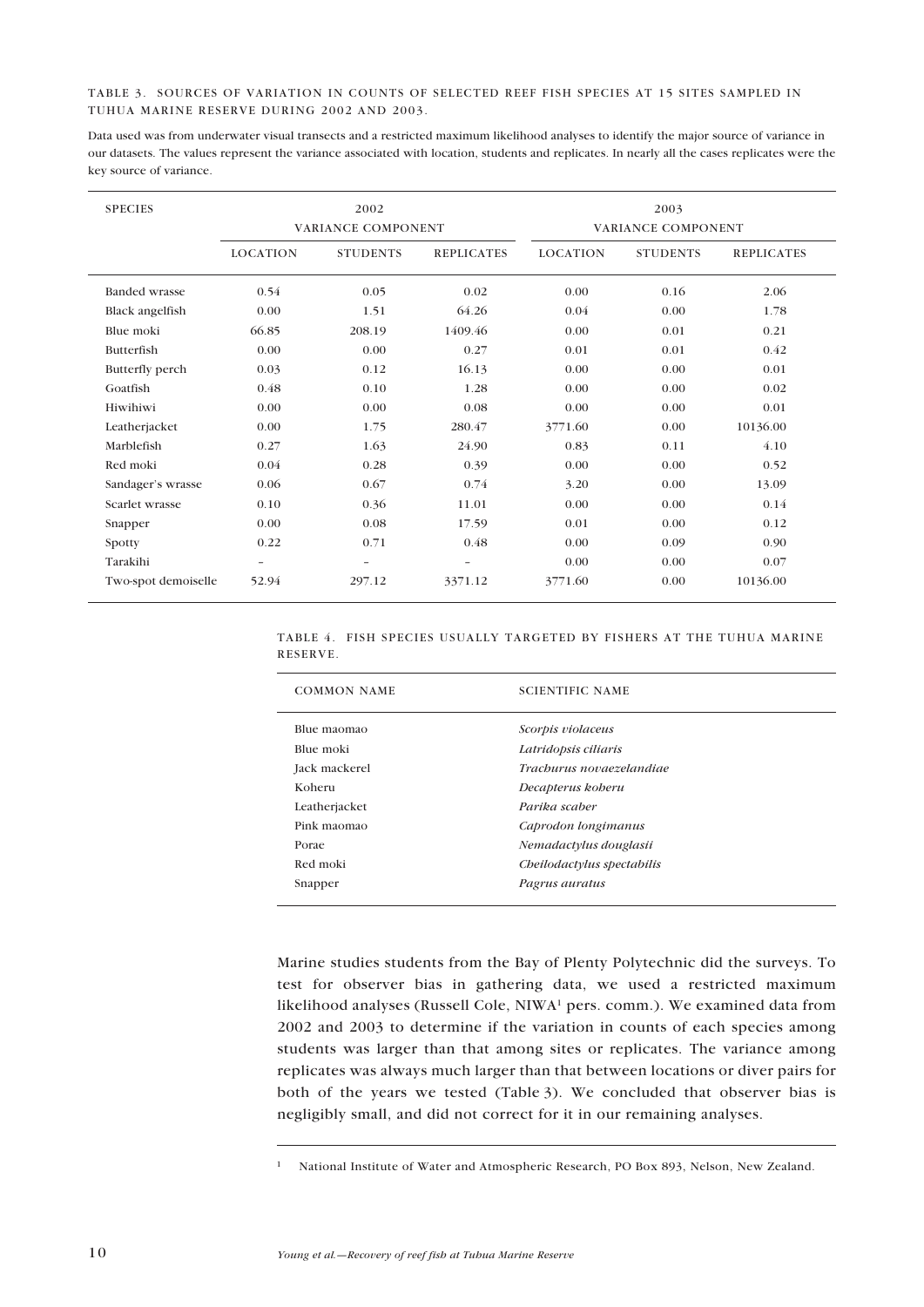### 4.1 RELATIVE ABUNDANCE

An independent samples t-test (Sokal & Rohlf 1995) was used to determine whether the NT zone held higher numbers of reef fish. We compared the relative abundance of snapper (*Pagrus auratus*), red moki (*Cheilodactylus spectabilis*), the total number of targeted fish (Table 4), and the total number of all fish between the zones. Our analyses focused on each pair of sites in a habitat for the years from 1993 to 2002, and between the NT and RF zones for 2004 and 2005. We chose snapper and red moki as focal species because they may also represent the response of previously targeted reef fish.

Because our new monitoring design was only in place for two years, we checked these results against the variability of results from the previous years. To do this we needed to compare directly between the two management zones as opposed to habitat by habitat. We therefore discarded the habitat information and pooled the data collected from 1993–2002 into management zones. The percentage of times that the numbers of snapper, red moki, total number of targeted fish, and total number of fish were higher in the NT zone was then calculated.

### 4.2 POPULATION GROWTH

For the period from 1993 to 2002 we calculated the habitat-specific population growth rates for each species within the reserve (see Table 2 for habitat descriptions). We also calculated population growth rates for each of the management zones in the reserve as if we had a completely random design. Here we once again pooled the data according to management zone and regressed ln( $N_{t+1}$ ) against time *t*.  $N_t$  was the number of individuals recorded for species *i* at time *t*. We concluded that numbers were on the increase if the slope was greater than zero. This slope represents an estimate of exponential growth (Caughley 1977).

### 4.3 EDGE EFFECTS

For each survey site we calculated the distance (km) from the mid point of the NT zone and regressed the total number of targeted fish against distance for each year. We concluded that distance influences fish communities if the slope was different from zero.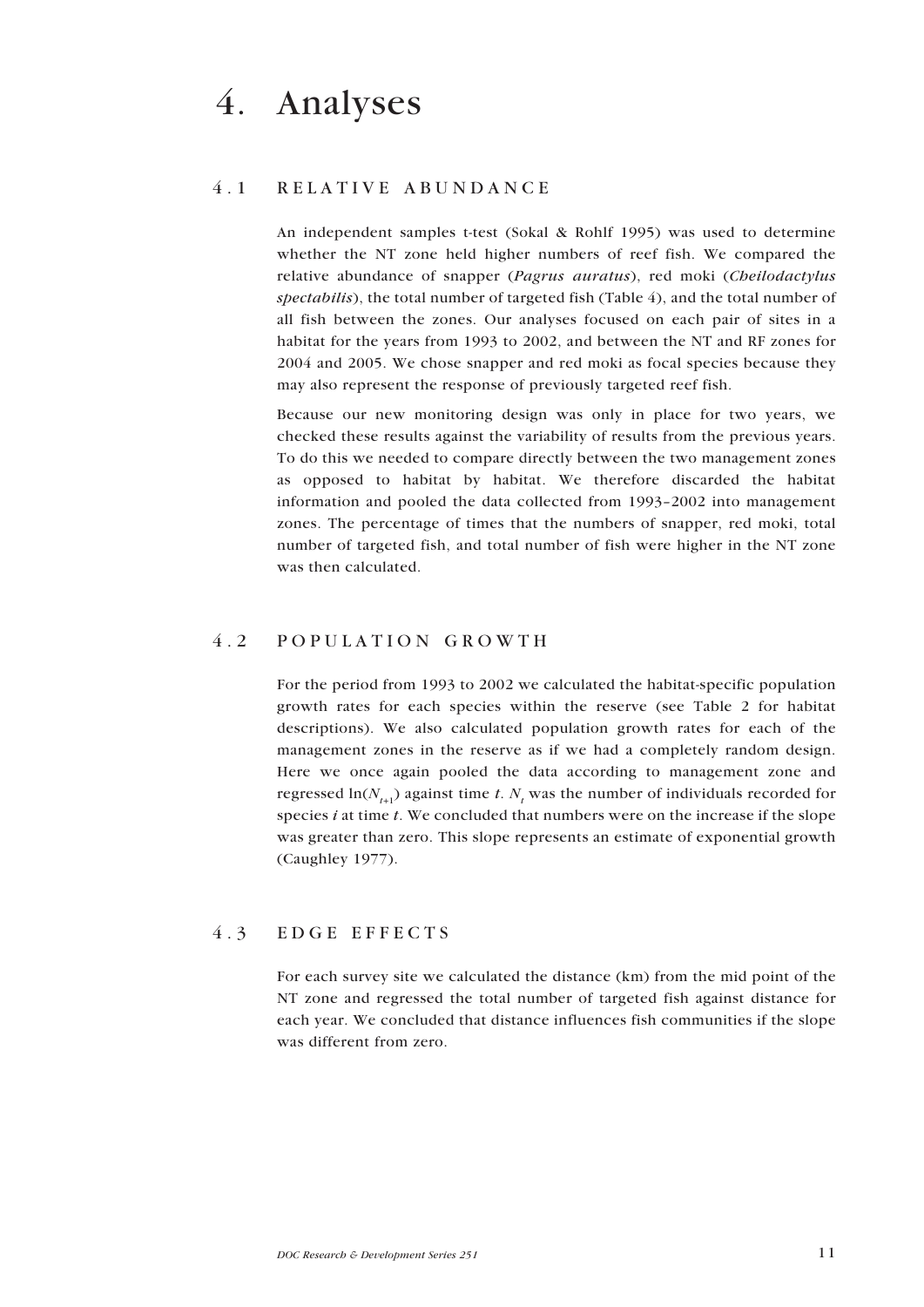## 5. Results

### 5.1 RELATIVE ABUNDANCE

For most of the time from 1993 to 2002 we noted more snapper, red moki, and total number of fish in the NT zone habitats (Table 5). Snapper showed this trend most prominently and were more abundant in the NT zone for 78.26% of the comparisons. In spite of this, the total number of fish was higher in only 42.31% of the cases. Note that these differences were statistically significant for a smaller proportion of the time. For instance, snapper were only statistically more abundant in the NT zone 41.30% of the time (Table 5).

When we pooled data for each management zone, we found that the differences were statistically significant for a much higher proportion of the time. Snapper were statistically more abundant in the NT zone 87.50% of the time (Table 5) and red moki 77.78% of the time. Total number of targeted fish and all fish were higher in the NT zone than the RF zone only 20% of the time. When management zones were directly compared using the 2004 and 2005 data, we found that all four variables were consistently higher in the NT zone than the RF zone for both years (Fig. 2). In 2004 snapper were 12 times more abundant in the NT zone than the RF zone ( $t_{43} = 2.749$ ,  $p = 0.009$ ) and 6.25 times more abundant in 2005 ( $t_{53} = 2.815$ ,  $p = 0.007$ ). Red moki were 4.6 times more abundant in the NT zone than the RF zone in 2004 ( $t_{50} = 2.350$ ,  $p = 0.023$ ) and 8.63 times more abundant in 2005 ( $t_{43} = 2.899$ ,  $p = 0.006$ ). Targeted and total numbers of fish were between 2–3 times more abundant in the NT zone than the RF zone in both 2004 and 2005. These differences were only statistically significant in 2004 (targeted:  $t_{60}$  = 2.008,  $p = 0.049$ , total number of fish:  $t_{59}$  =  $2.445, p = 0.018$ .

| TABLE 5. THE PERCENTAGE OF TIME THAT WE NOTED MORE SNAPPER, RED MOKI, AS WELL AS HIGHER  |  |  |  |
|------------------------------------------------------------------------------------------|--|--|--|
| TOTAL NUMBERS OF FISH AND TARGETED FISH IN THE NO-TAKE ZONE (NT) ZONE THAN OTHER ZONES.* |  |  |  |

|                                                                               | <b>SNAPPER</b> | <b>RED MOKI</b> | <b>TARGETED</b><br><b>FISH</b> | TOTAL NO.<br>OF FISH |
|-------------------------------------------------------------------------------|----------------|-----------------|--------------------------------|----------------------|
| Between corresponding habitats <sup>†</sup>                                   |                |                 |                                |                      |
| Percentage of times that the mean relative abundance                          |                |                 |                                |                      |
| of the NT zone $>$ mean relative abundance of the RF zone                     | 78.26          | 62.26           | 66.04                          | 42.31                |
| Percentage of times when the differences above are significant ( $p < 0.05$ ) | 41.30          | 33.96           | 11.32                          | 21.15                |
| By management zone‡                                                           |                |                 |                                |                      |
| Percentage of times that the mean relative abundance of the                   |                |                 |                                |                      |
| $NT$ zone $>$ mean relative abundance of the RF zone                          | 88.89          | 100.00          | 77.78                          | 55.56                |
| Percentage of times when the differences above are significant ( $p < 0.05$ ) | 87.50          | 77.78           | 14.29                          | 20.00                |

\* Data are from underwater visual census undertaken annually from six sites within the NT zone and six sites in the recreational fishing zone from 1993 to 2002.

† Between NT zone and a corresponding habitat of the recreationally fishing zone (RF) zone.

‡ Between the NT and RF zones when data where combined according to management zone.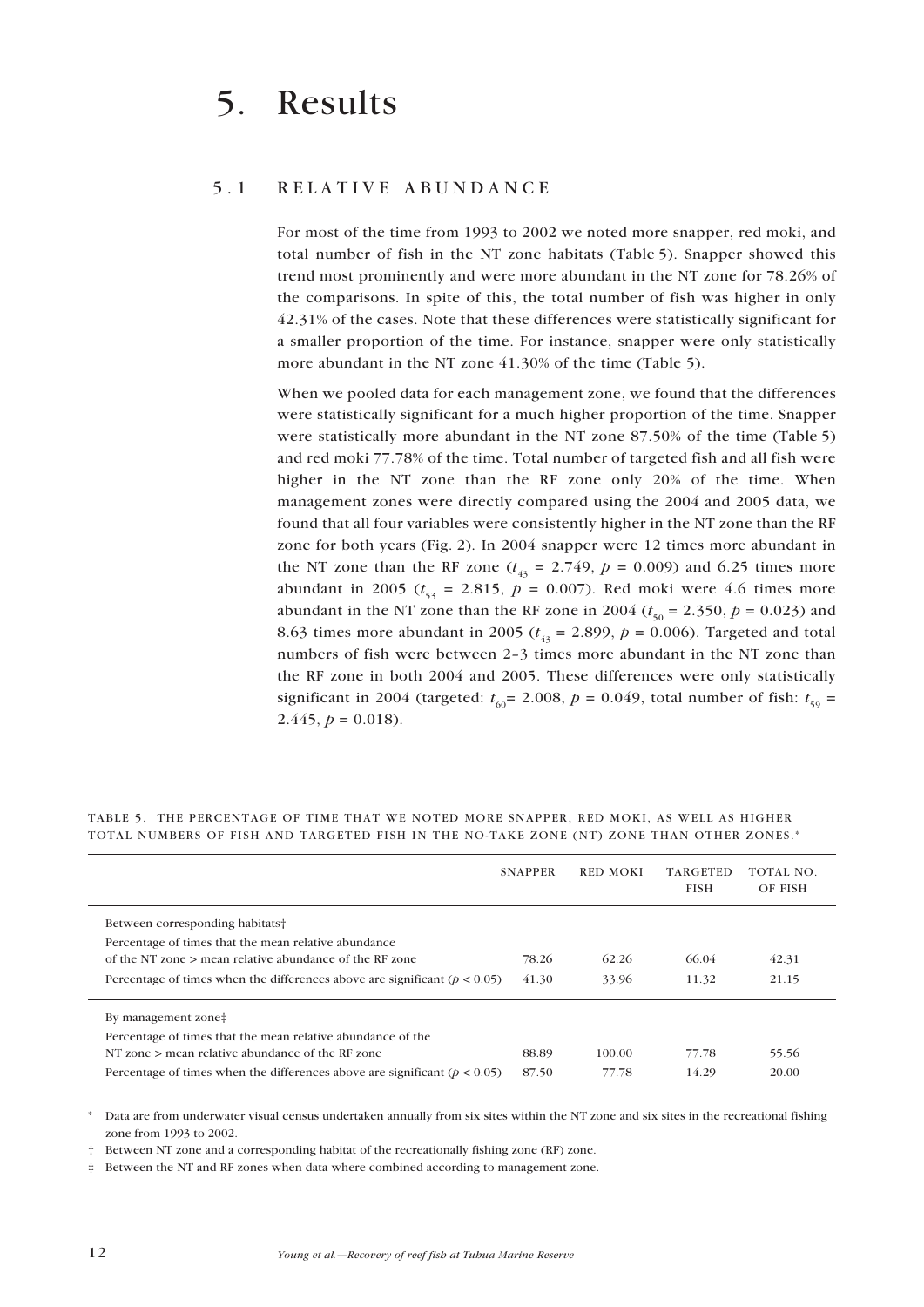

Figure 2. Comparison of four variables noted between the no-take zone (NT) (open squares) and recreationally fishing zone (RF) (open diamonds) in Tuhua Marine Reserve. Data are from underwater visual censuses undertaken at 41 sites in the NT zone and 54 sites in the RF zone in 2004 and 2005. For 2004, 41 and 52 sites were sampled in the

### 5.2 CHANGE IN POPULATION SIZES 1993–2002

Snapper numbers increased in five of the habitats in the NT zone and three in the RF zone. However, only two of these in the NT zone and RF-zone had growth rates statistically different from zero. Moreover, the relationships between relative abundance and time were weak (Fig. 3, Table 6). Red moki populations declined in all but one habitat in the NT zone, but grew in five habitats in the RF zone. While two of the declines were significant, as for snapper, time explained little of the variance in relative abundance (Fig. 3, Table 6). Total number of targeted fish increased in three habitats in the NT zone and five habitats in the RF zone. Some changes were significant, but again our models explained little of the variance. Similarly, total number of fish both increased and decreased across habitats and did so in a statistically significant way for some habitats in both zones (Fig. 3, Table 6). Our results suggest that these population growth rates that were significant may be spurious, as the models supporting them generally have little explanatory power (Table 6).

The non-random habitat design might constrain our ability to measure trends, however, when we retrospectively combined data according to management zones we found limited evidence for population growth in either management zone (Fig. 4). The results were similar to that of the habitat-specific analyses. Snapper increased in a statistically significant manner in both zones, although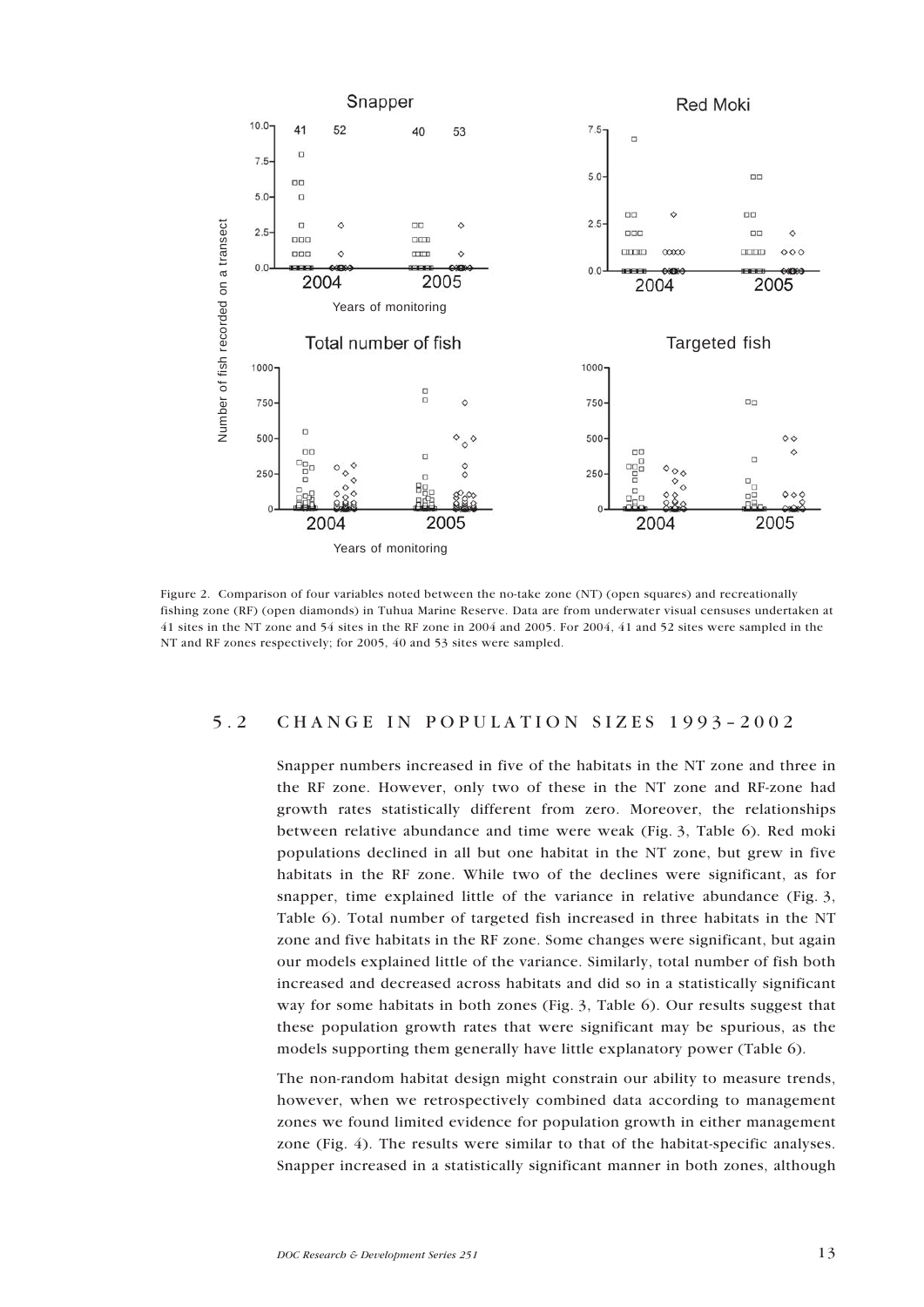

Years of monitoring since establishment of Tuhua Marine Reserve